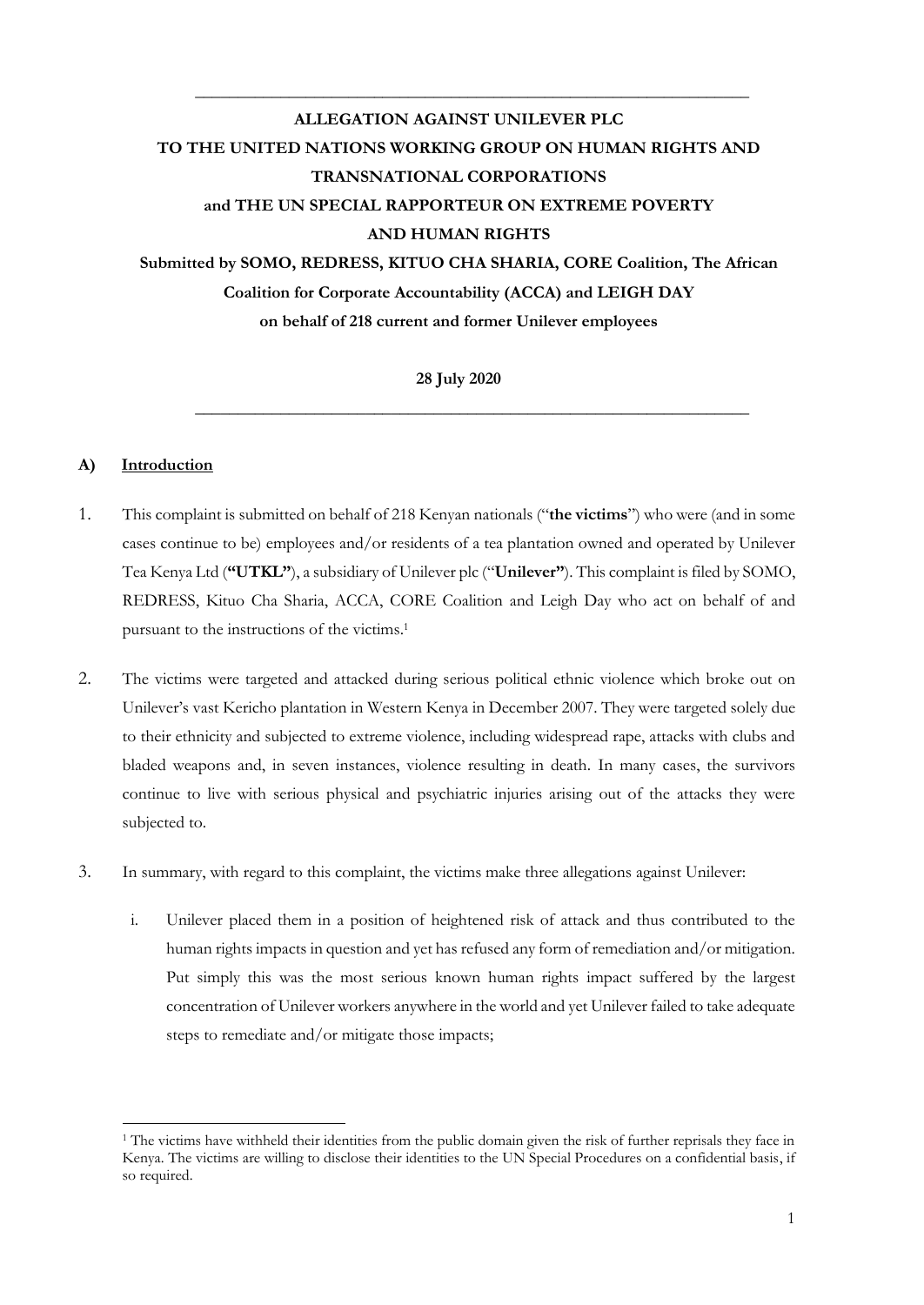- ii. After the violence broke out Unilever entirely failed to provide appropriate assistance to the victims and instead unilaterally stopped their wages for a six-month period, thus further aggravating the human rights impacts they had already suffered;
- iii. In the face of a specific request for remedy from 218 known victims of ethnic violence in 2016 in the form a civil claim for damages, Unilever refused any remediation and sought to block any prospect of access to remedy on the basis of the attribution of legal responsibility within their corporate group.
- 4. The victims further contend that Unilever failed to take adequate measure to protect them from the risk of harm which it had placed them in, although significant steps were taken to protect managers and expatriates. The accounts of, and concerns raised by, the victims have been the subject of a BBC Radio 4 documentary entitled *Bitter Brew*, which was first broadcast on 14 July 2019.<sup>2</sup>
- 5. Importantly, as explained below, the United Nations Working Group on Human Rights and Transnational Corporations ("**UNWG**") and the Special Rapporteur on Extreme Poverty and Human Rights (together the "**UN Special Procedures**") are not asked to consider whether Unilever failed to protect the residents of its plantation because this issue is highly contested and there is no need to resolve that dispute for the purposes of this complaint. Irrespective of whether there was such a failure, under the United Nations Guiding Principles on Business and Human Rights (**"UNGPs"**) Unilever has a clear responsibility i) to remediate any human rights impacts to which they have "*contributed*" (including those which were unforeseen and which is was unable to prevent) and ii) to mitigate any adverse impacts which are "*directly linked*" to the enterprises. On the facts, the victims submit that Unilever has manifestly failed either to remediate or mitigate these egregious human rights impacts, in breach of their commitments to the UNGPs. In fact, they punitively stopped the victims' wages in the immediate aftermath of the attacks and have subsequently sought to block any prospect of remedy for the victims.

## **The Litigation in England**

6. The victims initially sought redress via a claim for civil damages in the English courts. The case was brought on the basis that Unilever failed to protect its workers from the risk of violence and unlawfully withheld wages after the attacks. From the outset, the victims have been clear that they could not seek redress via the Kenyan courts primarily because such litigation in Kenya would have placed them at further risk of victimisation and harassment [See Section C paragraphs 42-46 below]. As a result, they instructed the international human rights law firm, Leigh Day (with the support of REDRESS and

<sup>&</sup>lt;sup>2</sup> For the BBC Radio 4 documentary see: https://www.bbc.co.uk/programmes/m0006m3y. For further background, see *I Say To You: Ethnic Politics and the Kalenjin in Kenya* by Dr Gabrielle Lynch, Chicago University Press [2011].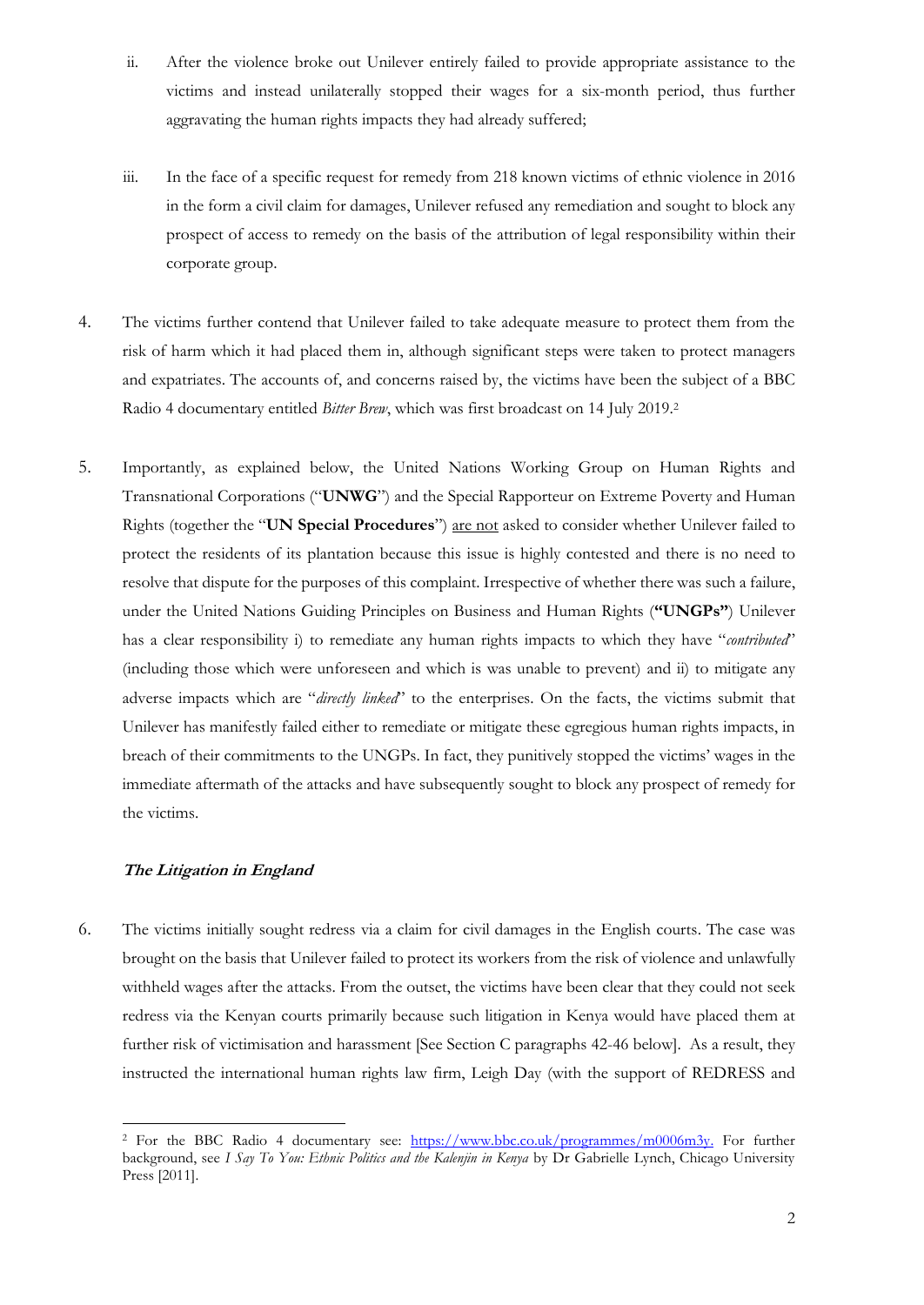Kituo Cha Sharia), 3 to seek remedy in the English courts against the parent company, Unilever plc, given the substantial evidence that the parent company was intimately involved in crisis management and health and safety issues on the Kenyan plantation and ultimately responsible for the system of work which failed to protect the victims.

7. Despite Unilever's high-profile public commitment to the UNGPs, Unilever has sought to extinguish any possibility of access to remedy.<sup>4</sup> Unilever relentlessly hid behind its corporate structure to prevent the claims from proceeding in England in the clear knowledge that the case could not proceed in Kenya (as confirmed in findings of the High Court – see paragraphs 39-44 below).<sup>5</sup> Further, in response to specific requests by the victims, Unilever plc failed to disclose key documents relevant to its role in crisis management on the Kenyan plantation. As a result, given the limited evidence as to the precise nature of the relevant corporate relationships in the victims' possession, the English courts declined jurisdiction over the claims and Unilever has therefore succeeded in blocking any prospect of judicial remedy. While such a tactic may have proved effective in order to evade the jurisdiction of the English courts, it is impermissible in terms of the UNGPs. As set out below, Unilever as a corporate group is required to remediate all human rights impacts which it has caused or contributed, even those impacts which were unforeseen and which it was unable to prevent.

#### **Alleged breaches of the UNGPs**

- 8. The victims submit that Unilever's failure to provide any redress for the victims and their determination to block access to remedy in this case flatly contradicts its public commitment to and responsibilities under the UNGPs. Specifically, the victims contend that Unilever has acted in breach of:
	- i. Guiding Principle 13 (Responsibility to avoid contributing to impacts and to address human rights impacts to which they have contributed);
	- ii. Guiding Principle 15 (Responsibility to have in place processes to enable remediation of human rights impacts to which they have contributed);
	- iii. Guiding Principle 17 (Human rights due diligence);
	- iv. Guiding Principle 19 (Responsibility to take appropriate action in order to mitigate impacts);
	- v. Guiding Principle 22 (Remediation of adverse human rights impacts to which they have contributed);

<sup>3</sup> REDRESS is a leading international human rights NGO which brings legal cases on behalf of survivors of torture and international crimes [\(www.redress.org\)](http://www.redress.org/). Kituo Cha Sharia is the oldest access to justice and human rights NGO in Kenya [\(www.kituochasheria.or.ke\)](http://www.kituochasheria.or.ke/).

<sup>4</sup> See paragraph [52-60] below.

<sup>5</sup> The High Court held that : "*if the Cs [the Claimants] were to litigate in Kenya there is a real risk that… they would be exposed to further violence*" and that "*there is cogent evidence… that the Cs [the Claimants] will not get substantial justice in Kenya*". **AAA & Ors v. Unilever plc & Unilever Tea Kenya Ltd** [2017] EWHC 371 (QB) paragraphs 168 & 169.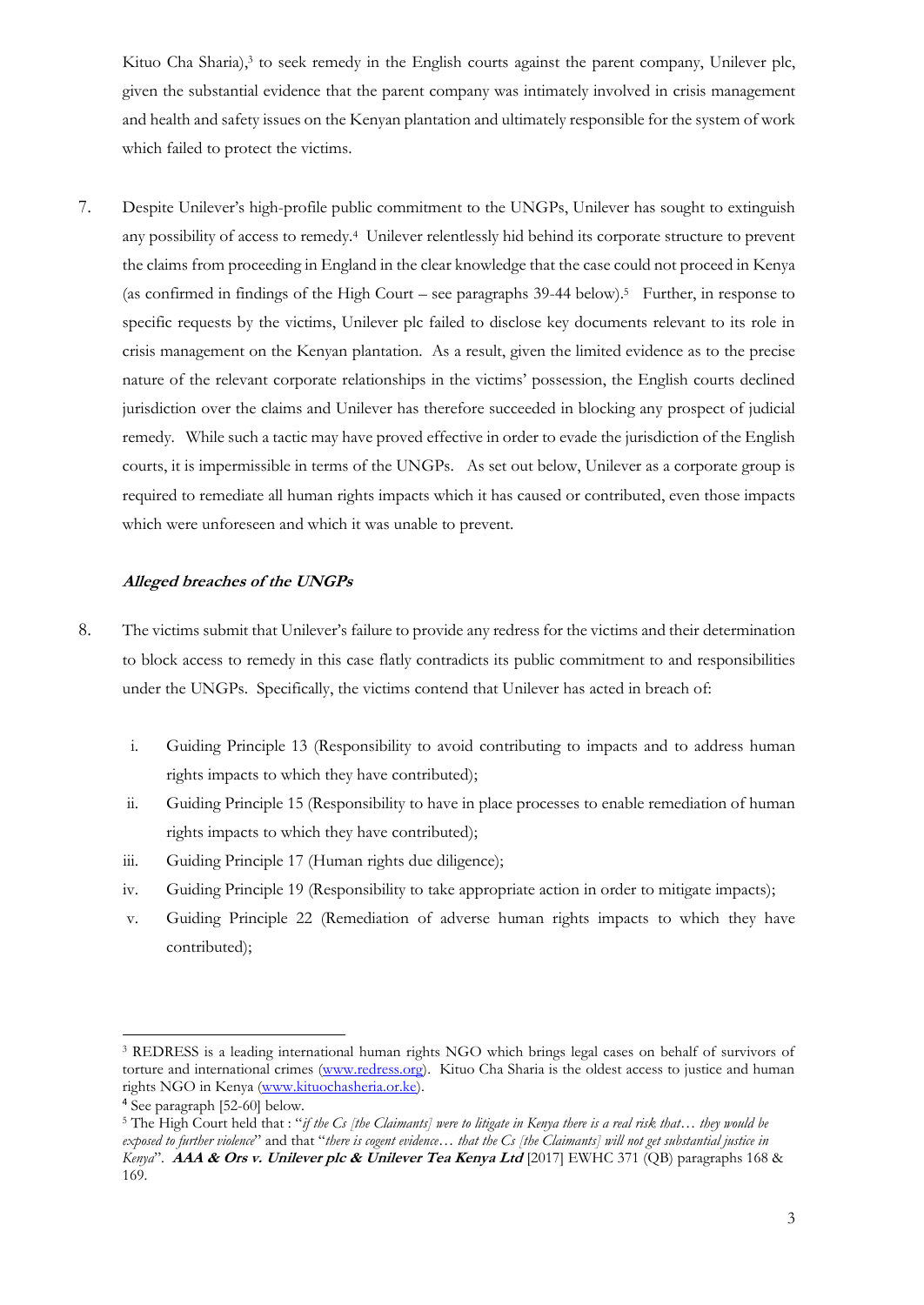- vi. Guiding Principle 26 (Access to effective judicial remedy). Although Guiding Principle 26 applies to States, it describes the legal barriers the Guiding Principles aim to overcome and as such is informative of the alleged breaches of Guiding Principles 13, 15, 19 and 22.
- 9. The UN Special Procedures are not asked to re-consider the specific issues considered in the English legal claims, namely whether, pursuant to the relevant tests in English tort law i) the risk of harm to the victims was reasonably foreseeable or ii) whether Unilever's intervention and supervision of the activities of UTKL gave rise to parent company liability (an arguable duty of care to the victims). The UNGPs' application is broader than the relevant English law tests and is not restricted by the attribution of legal responsibility within a corporate group. Rather, the UNGPs apply to "*all business enterprises, both transnational and others, regardless of their size, sector, location, ownership and structure.*" 6
- 10. Accordingly, the victims invite the UN Special Procedures to call on Unilever to provide the victims with effective remedy in accordance with the UNGPs. Specifically, the victims invite the UN Special Procedures to determine:
	- i. Whether Unilever has a responsibility to provide remediation/redress to the victims. The victims contend that Unilever has contributed to the adverse human rights impacts they suffered and, therefore, Unilever is required to provide remediation/redress to the victims (pursuant to Guiding Principles 13, 15, 19 and 22); and
	- ii. Whether Unilever's actions, including its reliance on its corporate structure, to block any prospect of judicial remedy in England (in the knowledge that no judicial remedy was possible in Kenya) represents a breach of Guiding Principles 13, 15, 17, 19, and 22 (read in conjunction with Guiding Principle 26).
- 11. It is understood that the UN Special Procedures will first seek dialogue with Unilever on the allegations raised in this complaint.
- 12. The submission below is divided into the following categories:
	- i. Factual background to the claims;

<sup>6</sup> UNGPs, page 1. See also commentary to General Principle 26 on the attribution of legal responsibility among members of a corporate group which "*facilitates the avoidance of appropriate accountability*." Further GP14 makes it clear that "*the responsibility of business enterprises to respect human rights applies to all enterprises regardless of their size, sector, operational context, ownership and structure."* See also **The Corporate Responsibility to Respect Human Rights** at Question 17 on page 24: "*How is an enterprises' structure relevant to its responsibility to respect human rights? The corporate group structure does not make any difference to whether entities within the group have to respect human rights. It simply affects how they go about ensuring that rights are respected in practice, for instance through their contractual arrangements, internal management systems, governance or accountability structures.*" https://www.ohchr.org/Documents/Publications/HR.PUB.12.2\_En.pdf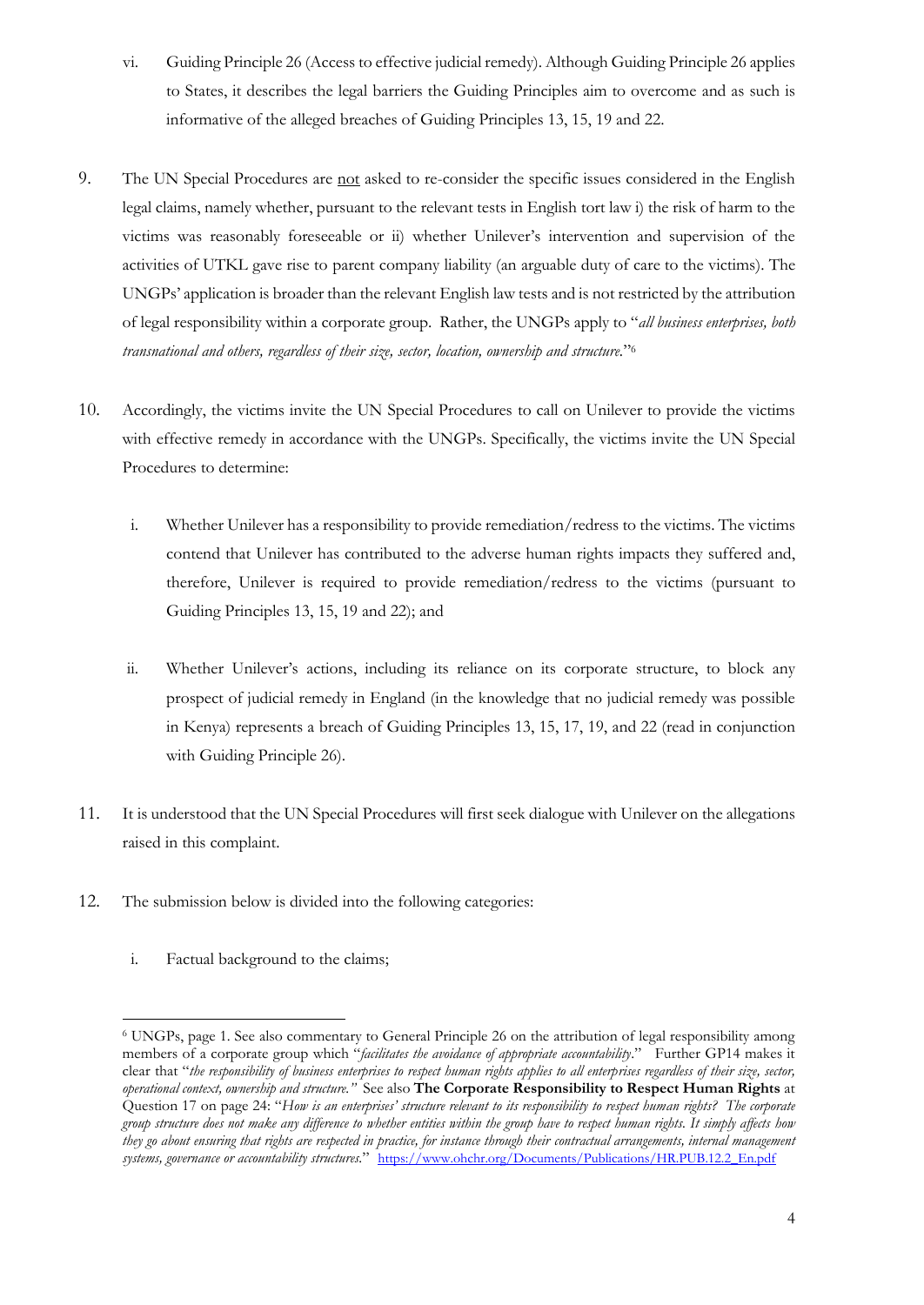- ii. The English litigation, including the findings of the Court of Appeal;
- iii. The alleged breaches of the UNGPs.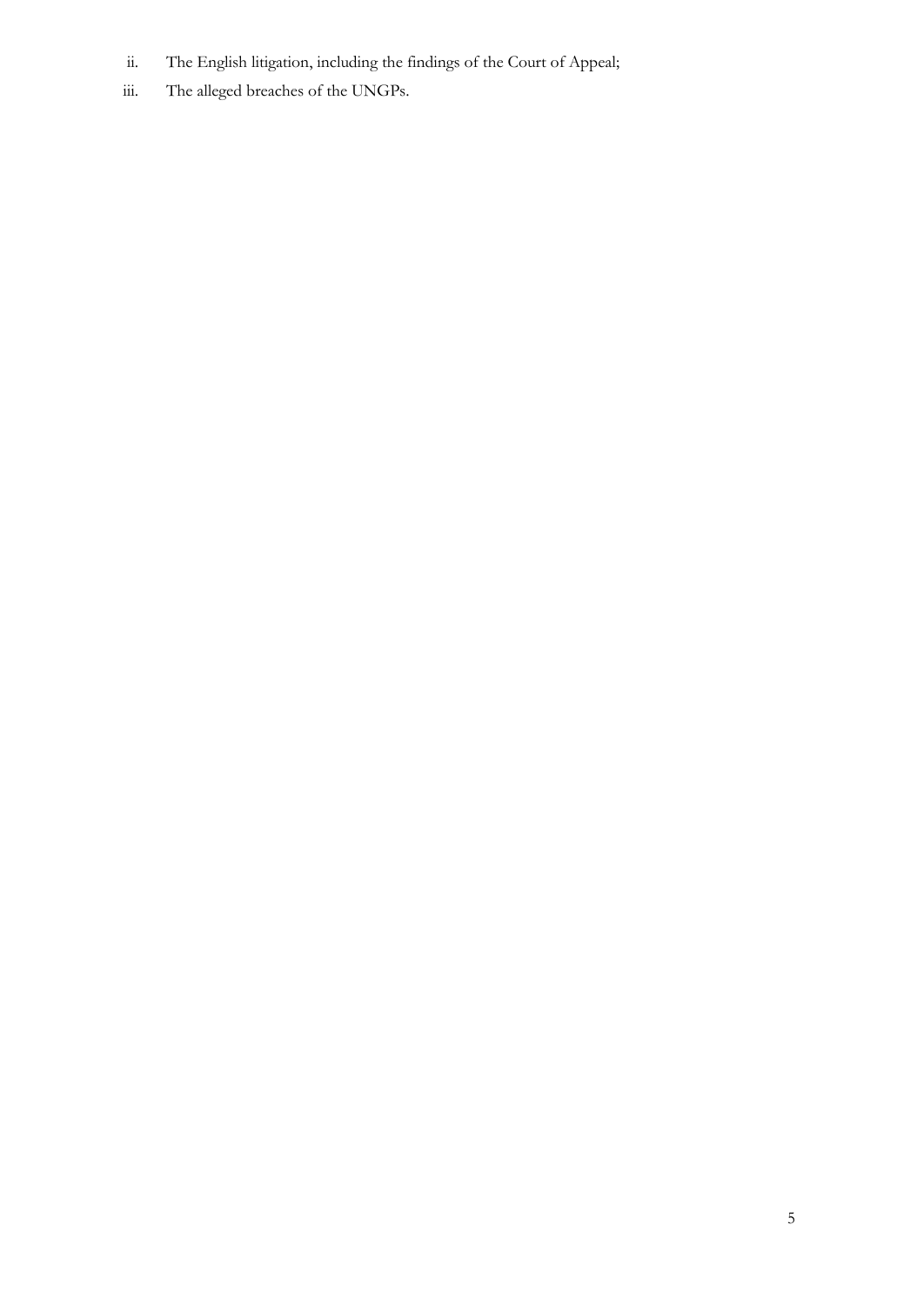| No.                                                        | <b>Document Title</b>                                             | <b>Document Description</b>                                                                                                                                                                                            |
|------------------------------------------------------------|-------------------------------------------------------------------|------------------------------------------------------------------------------------------------------------------------------------------------------------------------------------------------------------------------|
| <b>Public Letters &amp; Statements</b>                     |                                                                   |                                                                                                                                                                                                                        |
| 1.                                                         | NGO Letter to Paul Polman<br>dated 19 April 2018                  | Letter on behalf of REDRESS, Kituo Cha Sheria, ACCA and<br>CORE to then Unilever CEO Paul Polman regarding Unilever's<br>response to the claims.                                                                       |
| 2.                                                         | Unilever Group Public<br>Statement dated 23 July 2018             | Unilever Group reply to CORE post ("Unilever: Time for real<br>leadership on Human Rights")                                                                                                                            |
| 3.                                                         | Complainants' Letter to Paul<br>Polman dated 25 September<br>2018 | Complainants' response to assertion made in Unilever Group<br>Public Statement dated 23 July 2018                                                                                                                      |
| Victims' statements and medical/psychiatric reports        |                                                                   |                                                                                                                                                                                                                        |
| 4.                                                         | Witness Statement of AAO                                          | Statement by victim which details their experience of the violence<br>in 2007.                                                                                                                                         |
| 5.                                                         | Witness Statement of DDA                                          | Statement by victim which details their experience of the violence<br>in 2007.                                                                                                                                         |
| 6.                                                         | Witness Statement of HHL                                          | Statement by victim which details their experience of the violence<br>in 2007.                                                                                                                                         |
| 7.                                                         | Witness Statement of AAA                                          | Statement by victim which details their experience of the violence<br>in 2007.                                                                                                                                         |
| 8.                                                         | Redacted Psychiatric Reports<br>for Victims 1 - 6                 |                                                                                                                                                                                                                        |
| 9.                                                         | Redacted Orthopaedic<br>Reports for Victims 1-7                   |                                                                                                                                                                                                                        |
| Risk of Harm and statements from former Unilever Managers  |                                                                   |                                                                                                                                                                                                                        |
| 10.                                                        | Witness Statement of Mr<br>George Mong'are Kegoro                 | Statement by Executive Director of the Kenya Human Rights<br>Commission and Secretary to the Waki Commission into post-<br>election violence. Provides evidence on the risk of violence prior<br>to the 2007 election. |
| 11.                                                        | Witness Statement of Mr John<br>Kimema Gitau                      | Statement by former UTKL manager.                                                                                                                                                                                      |
| 12.                                                        | Witness Statement of ZZA                                          | Statement by former UTKL manager.                                                                                                                                                                                      |
| 13.                                                        | Witness Statement of ZZB                                          | Statement by former UTKL manager.                                                                                                                                                                                      |
| 14.                                                        | Witness Statement of ZZC                                          | Statement by former UTKL manager.                                                                                                                                                                                      |
| 15.                                                        | Waki Report                                                       | Relevant sections of Waki Report - Report of the Commission of<br>Inquiry into Post Election Violence                                                                                                                  |
| Access to Justice in Kenya                                 |                                                                   |                                                                                                                                                                                                                        |
| 16.                                                        | Witness Statement of Fergal<br>Gaynor                             | Statement by former Legal Representative for the Victims in the<br>Kenyatta case at the International Criminal Court. Relevant to<br>Access to Justice in Kenya.                                                       |
| 17.                                                        | Report of Wilfred<br>Expert<br>Nderitu                            | Expert Report on Access to Justice in Kenya.                                                                                                                                                                           |
| Court Judgments and Documents with respect to Jurisdiction |                                                                   |                                                                                                                                                                                                                        |
| 18.                                                        | AAA v Unilever Plc [2017]<br><b>EWHC 371 (QB)</b>                 | First instance decision of the High Court on 27 February 2017.                                                                                                                                                         |
| 19.                                                        | Skeleton Argument                                                 | Victims' Skeleton Argument to the Court of Appeal.                                                                                                                                                                     |
| 20.                                                        | Further Skeleton Argument                                         | Victims' Further skeleton Argument to the Court of Appeal.                                                                                                                                                             |
| 21.                                                        | AAA v Unilever Plc [2018]<br>EWCA Civ 1532                        | Appeal decision of the Court of Appeal on 4 July 2018.                                                                                                                                                                 |
| 22.                                                        | Order of the Supreme Court                                        | Refusal of permission to Appeal by the Supreme Court on 17 July<br>2019.                                                                                                                                               |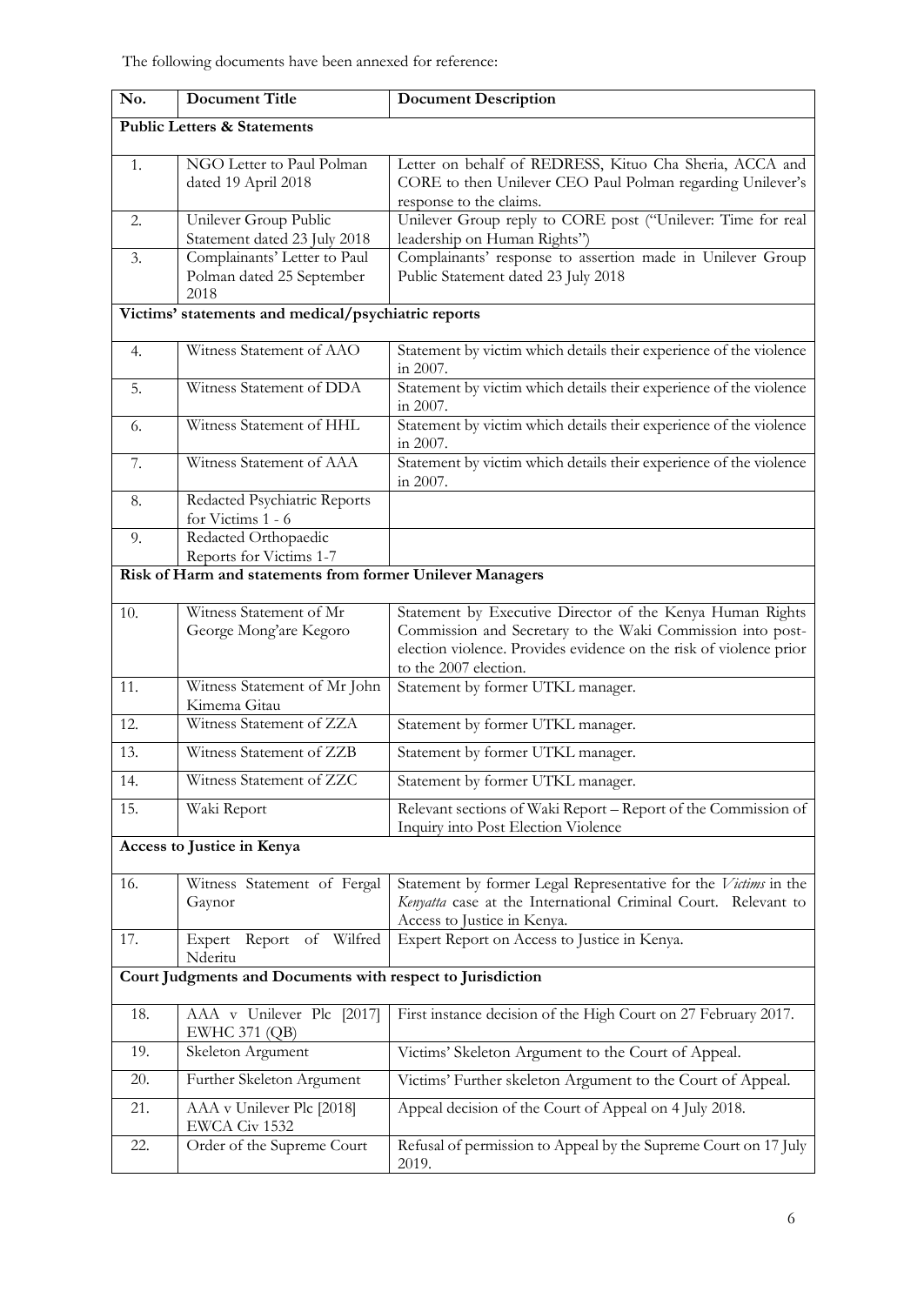## **B) Factual Background**

- 13. The Unilever Plantation in Kericho in Western Kenya is owned by UTKL and has an estimated residential population of over 100,000. In 2007/08, the numbers of employees alone represented 11% of Unilever's global workforce, the largest concentration of Unilever employees anywhere in the world.<sup>7</sup> According to the victims, who are primarily from the Kisii tribe, Unilever had placed their tea pickers in a position of serious risk because, as Unilever was aware, most were from tribes that are not indigenous to the area. This is because i) the Kisii tribe is not indigenous to Kericho and is the subject of considerable generalised hostility and ii) historically the Kisii are perceived to be the political opponents of the local majority tribe, known as the Kalenjin.<sup>8</sup> As a result, at times of social unrest (specifically during elections) they were, and remain, potential targets of ethnic violence.
- 14. Occurrences of serious ethnic violence in Kenya are a longstanding and persistent feature of Kenyan politics. Elections in Kenya are characterised by repeated patterns of serious ethnic tension and violence between tribal groups. Particularly serious violence had previously broken out in Kenya during the 1992 and 1997 elections, particularly in the Rift Valley where the Plantation is located. There were widespread warnings of impending serious violence prior to the 2007 election. As detailed below at paragraphs 25- 33, this included multiple threats which were reported to local Unilever management and regular reports of mounting violence in the domestic and international media and by political risk agencies.
- 15. In December 2007, following the announcement of the general election result, ethnic violence broke out in Kenya. Large groups of attackers invaded Unilever's Plantation, freely roamed around the residential areas looking for members of the minority tribes and attacked workers and their families with clubs and machetes solely on the basis of their ethnicity. Hundreds of workers suffered brutal attacks, many were raped, and thousands fled the Plantation to reach places of safety. Significantly, the victims contend that the attackers included their fellow Unilever employees. The workers were left to fend for themselves when violence broke out. They contend that had a proper crisis management and preparedness plan been put in place, the tragedy would have been averted.
- 16. The victims contend that Unilever failed take adequate measures to protect them from the risk of ethnic violence in 2007. They allege that nothing was done to enhance the protection of residential areas, although the evidence shows that significant measures were taken to protect management housing and company assets. Although for the purposes of this complaint the UN Special Procedures are not asked

<sup>7</sup> In 2007 Unilever's global workforce was around 180,000, the number of workers on the Plantation was in the region of 24,000. Together with dependents the total number of residents on the Plantation exceeded 100,000, which represents, by a considerable margin, the largest concentration of Unilever employees/residents anywhere in the world. ln 2006-2007, Unilever also owned large tea estates in Tanzania and India. The Indian plantation had a workforce of 12,000 whilst the Tanzanian plantation has a workforce of 6,000.

<sup>8</sup> See paragraphs 34-36, 43-46, 52-53 and 60-62 of the Witness Statement of Mr George Mong'are Kegoro at **[Tab 10]**.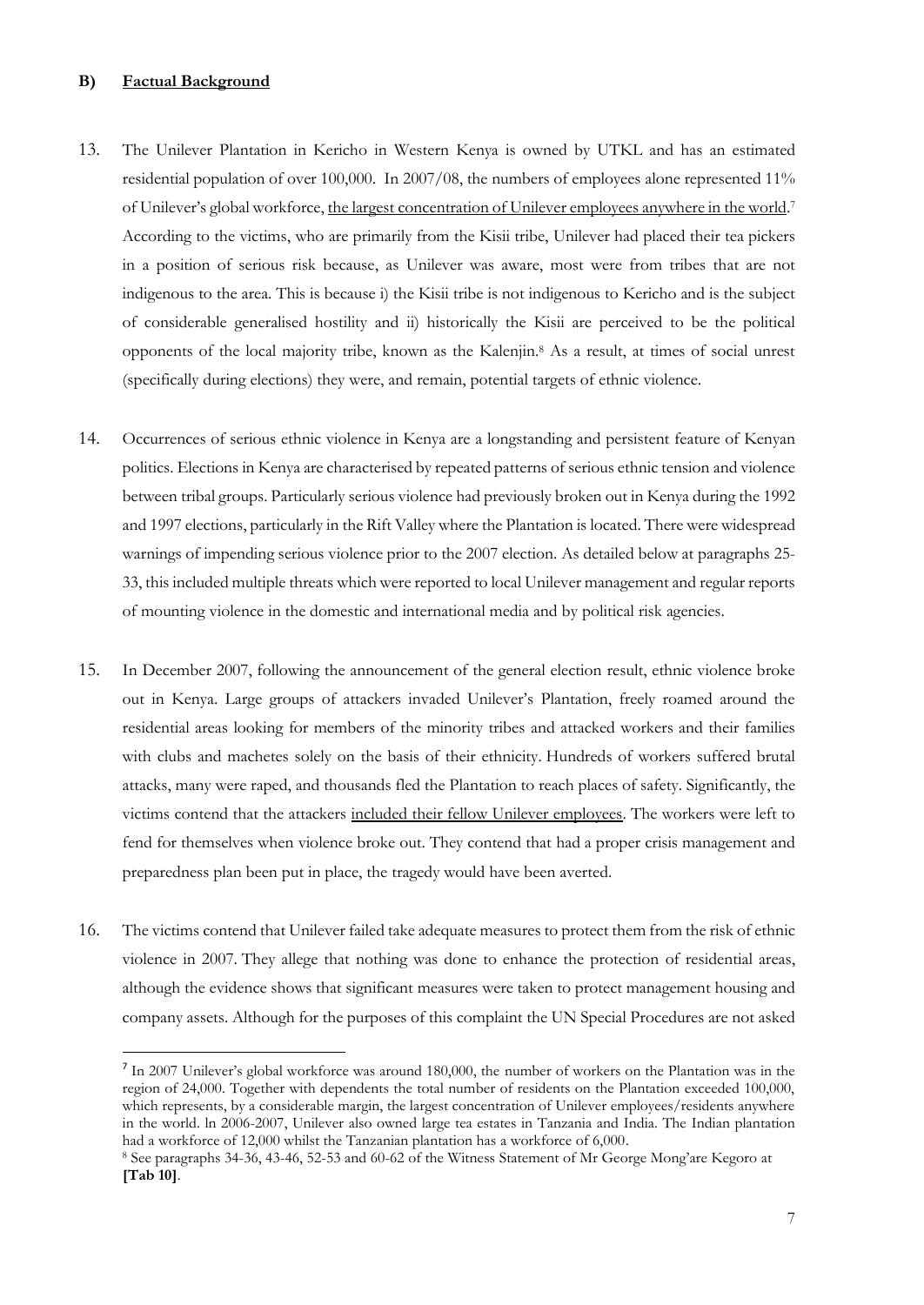to determine whether there was a failure to protect the victims by Unilever, for the avoidance of doubt, the victims maintain that the risk of violence was not appropriately assessed, no adequate precautions were taken to protect workers and their families from violent attack and, when the crisis hit, Unilever (whose senior local management was largely on holiday) failed to respond appropriately.

#### **Unilever's punitive response to the victims after the attacks**

- 17. Unilever's immediate response to the crisis was to shut down the Plantation and send workers back to their homelands. The victims were principally from the Kisii area, located about two hours from Kericho by road. Instead of seeking to provide the victims with emergency medical assistance and relief, the company immediately stopped all wages for a period of six months. Only if workers returned to the Plantation were any wages paid for future work, and no back payment was made with respect to the previous six months.
- 18. The victims lost their possessions when their houses were looted during the attacks. Some victims received very limited financial assistance from Unilever (a flat rate of around £80 or the equivalent of one month's wages) if they returned to the Plantation. This represented a small fraction of the loss of wages and possessions they had suffered. Those who did not return received nothing. Some were provided with maize, the cost of which was then deducted from their salary.<sup>9</sup>
- 19. Many of those who were injured sought medical treatment while they were absent from the Plantation, for which they had to pay themselves. Those who did not return to the Plantation received no medical or psychiatric support from Unilever. Even for those who returned to work at the Plantation, little further support was made available.
- 20. Expert reports with respect to a cross section of the victims were obtained from leading medical and psychiatric consultants, as set out below at paragraphs 22-24. The experts identified that the victims have significant ongoing medical and psychiatric needs. The victims submit that Unilever failed to provide them with any appropriate assistance in the immediate aftermath of the attacks and, in fact, responded punitively by immediately stopping their wages. Further, in the face of the cohort of 218 victims who have sought remedy from Unilever, they have again refused to provide any remediation or assistance.
- 21. The victims submit that they were put in a position of serious risk by Unilever. When that risk eventuated, Unilever entirely failed to provide them with any form of meaningful remedy or assistance. Instead, Unilever aggravated their situation by stopping their wages, and has sought to block any access

<sup>&</sup>lt;sup>9</sup> See at [Tab 3] victims' letter to CEO of Unilever plc dated 25 September 2018 and victim witness statements enclosed at **[Tabs 4-7]**.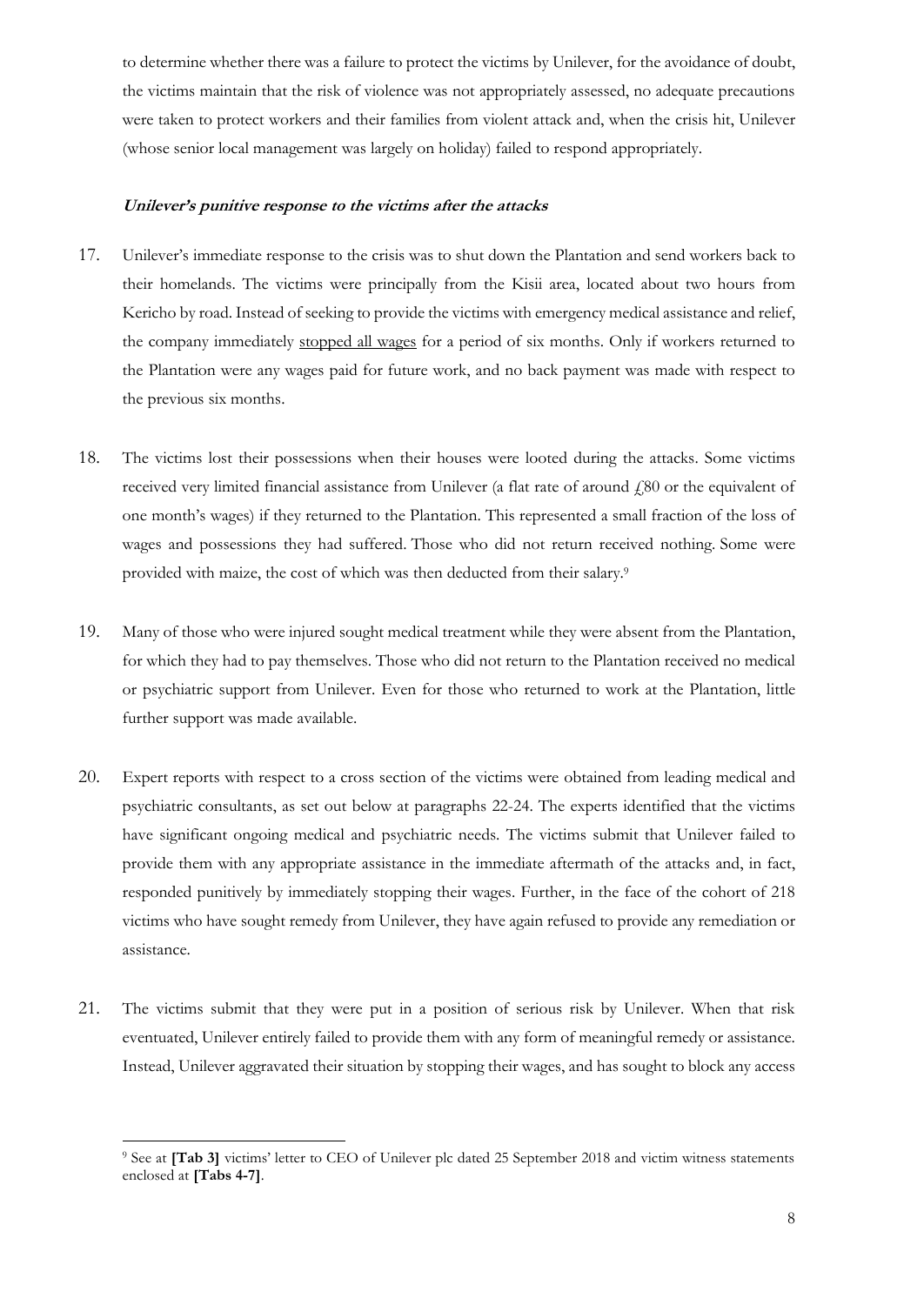to remedy by hiding behind its corporate structure. The victims submit that this represents an egregious ongoing breach of the UNGPs (see Section D below).

# **Medical and psychiatric evidence**

- 22. The victims include the families of 7 victims who were killed and 56 women who were raped. The remainder of the victim group was also subjected to serious physical attacks as detailed in the annexed particulars of claim. The continued physical and psychiatric injuries of a cross section of the survivors have been extensively documented by Dr Nuria Gene-Cos (Consultant Psychiatrist and Trauma Specialist at the Maudsley Hospital in London) and Dr Timothy Byakika (Consultant Orthopaedic and Trauma Surgeon at Nairobi University Hospital). Redacted copies of these reports, which are dated June 2015, are enclosed at Tabs [8-9].
- 23. Dr Byakika examined seven of the victims. He found that that all the victims had suffered serious injuries which were consistent with attacks and being beaten by blunt objects or machetes. Three of the seven victims have serious ongoing disabilities as a result of which they are no longer able to work and provide for their families. One of the victims has a serious ongoing disability which resulted in the downgrading of his job from a first aider to that of a labourer.
- 24. Dr Nuria Gene-Cos examined six victims. One of the victims had contracted HIV as a result of being raped. She found that all six victims have Post Traumatic Stress Disorder, five of whom were categorised as severe/chronic and require significant treatment with therapy and medication. Her concern was if trauma focused therapy could not be accessed then their "*symptoms most probably will continue and could even become more disabling and severe*".<sup>10</sup>

# **The risk of violence in 2007**

- 25. The evidence of the historical pattern of serious ethnic violence in Kenya around election periods is voluminous. Although this material is not central to the Working Group's considerations, it is important contextually.
- 26. The complainants rely upon witness evidence from Mr George Kegoro, Secretary to the WAKI Commission, which was the judicial inquiry established by the Kenyan Government to investigate the facts and circumstances surrounding the 2007 post-election violence.<sup>11</sup> The victims also rely on a range of other public reports on ethnic violence in Kenya.

<sup>10</sup> See, for example, paragraph 45 at **[Page 76 of Tab 8]**.

<sup>11</sup> For the Witness Statement of Mr George Mong'are Kegoro see **[Tab 10]**.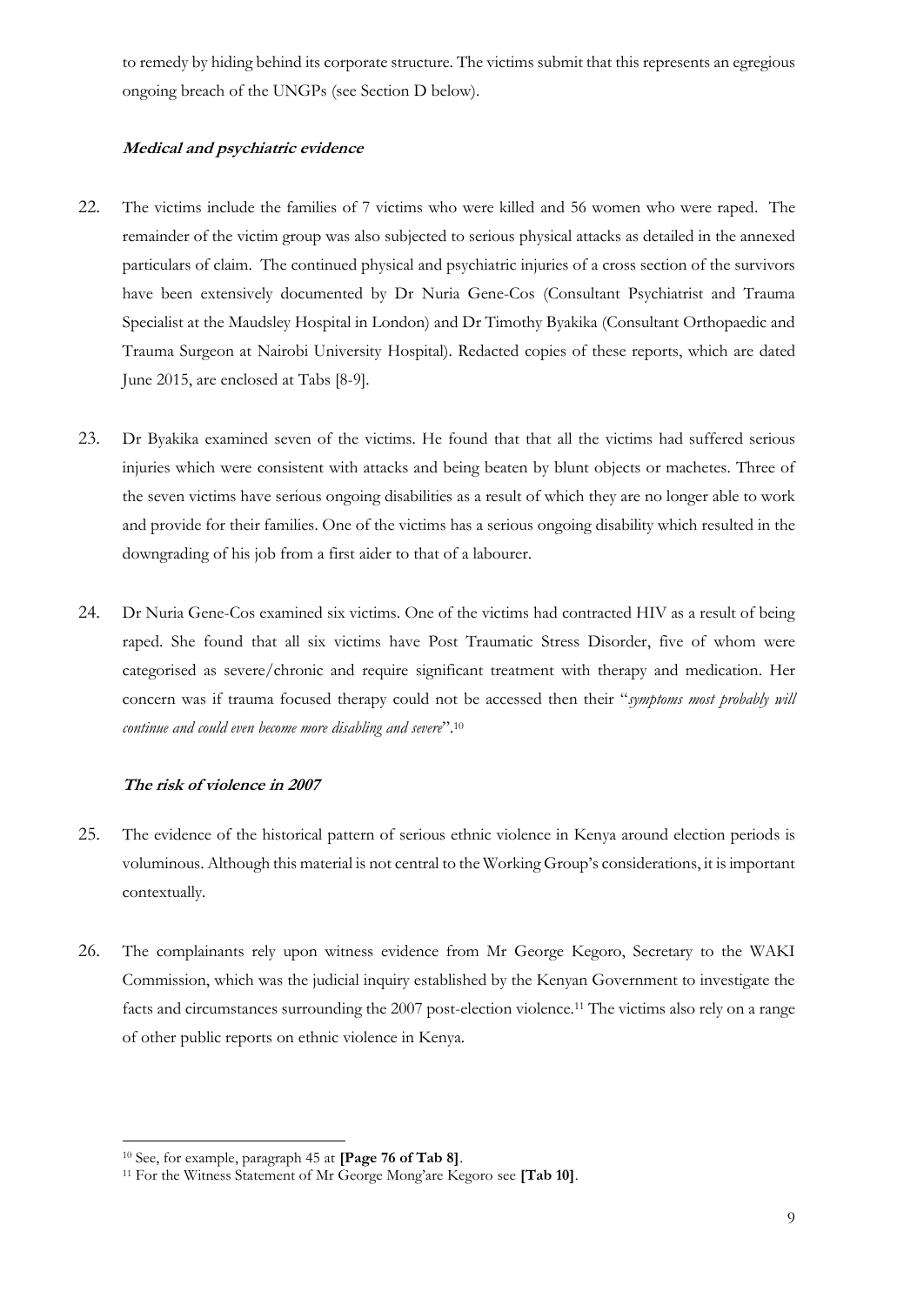27. Mr Kegoro states that there was "*a well-established pattern of intense ethnic violence and civil unrest around elections in Kenya and that this pattern had been exhaustively investigated by previous commissions of inquiry*".<sup>12</sup> He confirms that the Rift Valley Province is one of Kenya's most politically volatile regions. Large scale violence occurred around the 1992 and 1997 elections, including in Kericho. <sup>13</sup> The WAKI Report found the South Rift valley area (where Kericho is located) to be "*a well-known hotspot for ethnic violence between Kisii and Kipsigis tribes…"<sup>14</sup> .* There are numerous examples during past elections of large-scale invasions by majority tribes in the Rift Valley, targeting minority ethnic groups and the police entirely failing in their duty to protect. That is precisely what happened in 2007.<sup>15</sup> Whilst 2007 was the most violent election, Mr Kegoro's evidence is that political ethnic electoral violence of a similar scale and severity was not unprecedented in Kenya.<sup>16</sup>

#### 28. In summary, Mr Kegoro concluded as follows:

"*The Waki Commission's overall findings indicate that in its view, the risk of violence around the 2007 Election was foreseeable, and in fact was foreseen by the Kenyan security agencies. The Waki Commission makes clear in its report that by 2007, there was a well-established pattern of intense ethnic violence and civil unrest around elections in Kenya and that this pattern had been exhaustively investigated and analysed by previous commissions of inquiry, including the Akiwumi Commission*."<sup>17</sup>

29. Indeed, Unilever's own documentation evidenced the known risk of ethnic violence on the Plantation. UTKL's Crisis Management Plan of 2007, identified the risk of "**Country Instability**", "**Riot and Ethnic Clashes**", "**Land invasion by indigenous people reclaiming historic land**" and "**Armed attack on company property or personnel**" and the need for special arrangements "**if there is a targeted ethnic group***"."<sup>18</sup>* The Plan identified elections as posing a particular increased risk of ethnic clashes and civil unrest.<sup>19</sup>

#### **The growing risk of violence in 2007**

30. In the run up to 2007 there was widespread pre-election violence in Kenya, including in locations close to Kericho.<sup>20</sup> In 2007 violence between ethnic groups in Kenya before the election resulted in 200 deaths and the displacement of 70,000 people.<sup>21</sup> This violence was highly publicised, with numerous reports in both the national and international media including; the BBC, Reuters, Al Jazeera and the New York Times.<sup>22</sup> The risk of violence in Kericho itself was also clear. The WAKI Commission cited

<sup>12</sup> See paragraph 23 of the Witness Statement of Mr George Mong'are Kegoro at **[Tab 10]**.

<sup>13</sup> See paragraph 44 of the Witness Statement of Mr George Mong'are Kegoro at **[Tab 10**].

<sup>14</sup> See paragraph 24 of the Witness Statement of Mr George Mong'are Kegoro at **[Tab 10]**.

<sup>15</sup>See paragraphs 37-64 of the Witness Statement of Mr George Mong'are Kegoro at **[Tab 10]**.

<sup>16</sup> See paragraphs 41-42, 52-53 and 64 of the Witness Statement of Mr George Mong'are Kegoro at **[Tab 10]**.

<sup>17</sup> See paragraph 10 of the Witness Statement of Mr George Mong'are Kegoro at **[Tab 10].**

<sup>18</sup> See paragraph 5 of the Appellants' Further Skeleton Argument to the Court of Appeal **[Tab 20]**.

<sup>19</sup> See paragraph 21 of the Appellants' Skeleton Argument to the Court of Appeal **[Tab 19]**.

<sup>20</sup> See pages 138-139 (Annex pagination pages 479-480) of the Waki Report at **[Tab 15]**.

<sup>21</sup> See paragraph 66 of the Witness Statement of Mr George Mong'are Kegoro at **[Tab 10]**.

<sup>22</sup> See paragraphs 66-68 of the Witness Statement of Mr George Mong'are Kegoro at **[Tab 10]**.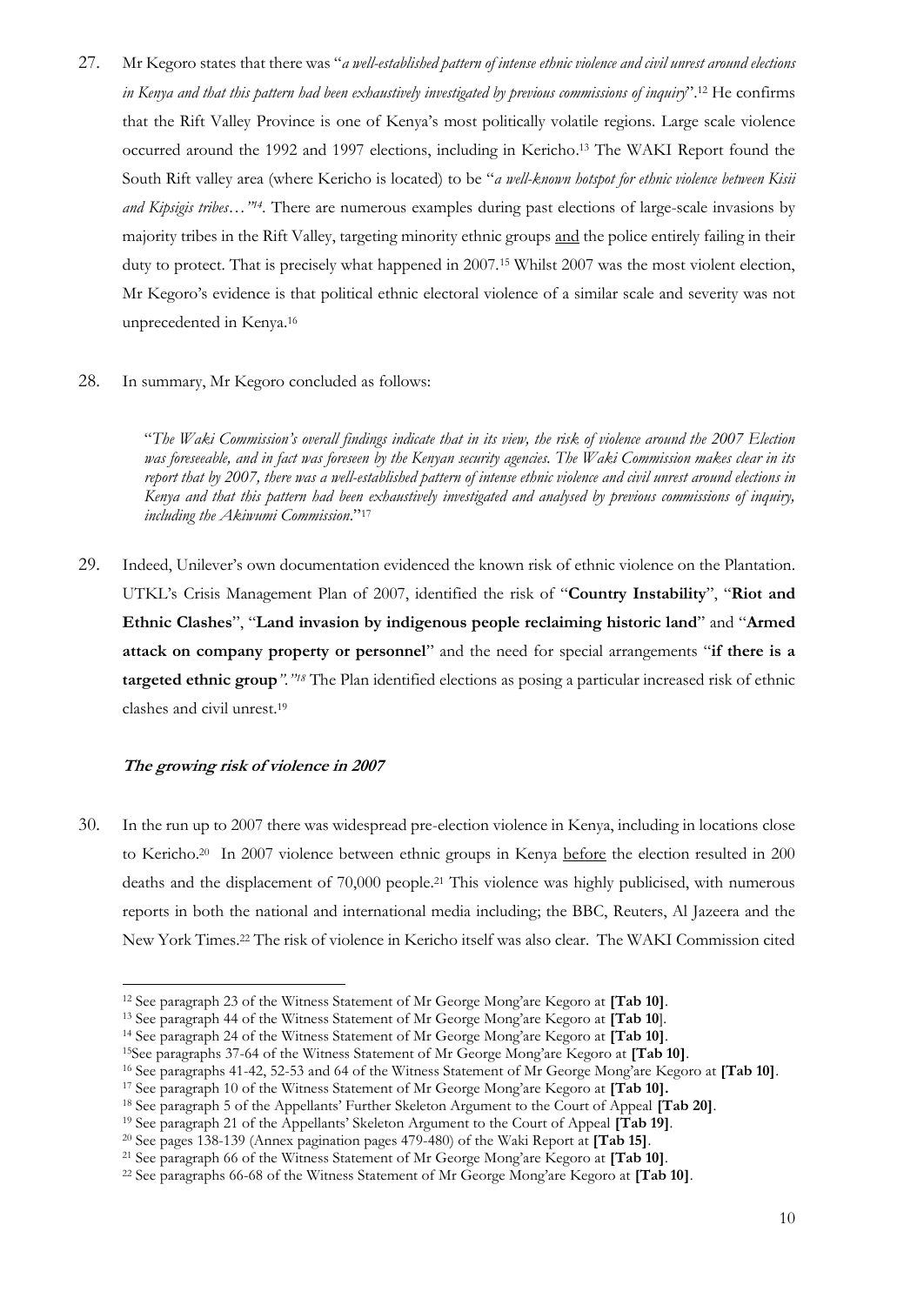warnings of ethnic violence in Kericho, including the circulation of leaflets warning non-Kalenjin to leave.<sup>23</sup>

- 31. The growing risk of violence in 2007 was also reported by global risk analysts, some of which reported regularly to Unilever. The complainants obtained contemporaneous reports of leading international risk management agency, iJET Integrated Risk Management (**"iJET"**). Those reports (from 19 January 2007 to 29 February 2008), repeatedly warned of serious ethnic and escalating violence in Kenya during 2007 and the escalating risk of violent civil unrest in the Rift Valley around the 2007 election. They advised organisations operating in Kenya to review their security protocols and to ensure that staff followed strict security guidelines in the months of November and December 2007.
- 32. Finally, the complainants have adduced four statements from four victims (former and current employees of UTKL) and five statements of former UTKL managers. In the run up to the 2007 election threats were made repeatedly against Kisiis on the estate. <sup>24</sup> The threat of violence against Kisiis was spoken about openly on the Plantation. Threats were reported to Plantation Management but not acted upon.<sup>25</sup> Those in management positions, including senior management, who were primarily from the Kalenjin tribe, themselves issued openly racist threats towards the Appellants.<sup>26</sup> Threatening posters calling for Kisii and Kikuyu to "*go home*" or "*there would be trouble*" were placed around Kericho.<sup>27</sup>
- 33. Crucially, this risk was anticipated by UTKL's senior management (including the Managing Director, Richard Fairburn), which met on three occasions to discuss the heightened risk of violence and put in place measures to protect power plants, factories and management housing, but took no steps to protect the residential areas where the victims and other low paid employees lived.<sup>28</sup>

<sup>23</sup> See paragraph 77 of the Witness Statement of Mr George Mong'are Kegoro at **[Tab 10]** and page 135 of the WAKI Report at **[Page 476 of Tab 15]**.

<sup>24</sup> See paragraph 9 of the Witness Statement of DDA at **[Tab 5]**, paragraphs 9-10 of the Witness Statement of HHL at **[Tab 6**] & paragraphs 10-13 of the Witness Statement of AAA at **[Tab 7]**.

<sup>25</sup> See paragraphs 9-10 of the Witness Statement of DDA at **[Tab 5]** & paragraph 17 of the Witness Statement of AAO at **[Tab 4**].

<sup>26</sup> See paragraphs 9-10 of the Witness Statement of HHL at **[Tab 6**].

<sup>27</sup> See paragraph 3 of the Witness Statement of ZZC at **[Tab 14]**.

<sup>28</sup> See paragraph 9 of the Witness Statement of ZZB at **[Tab 13]**.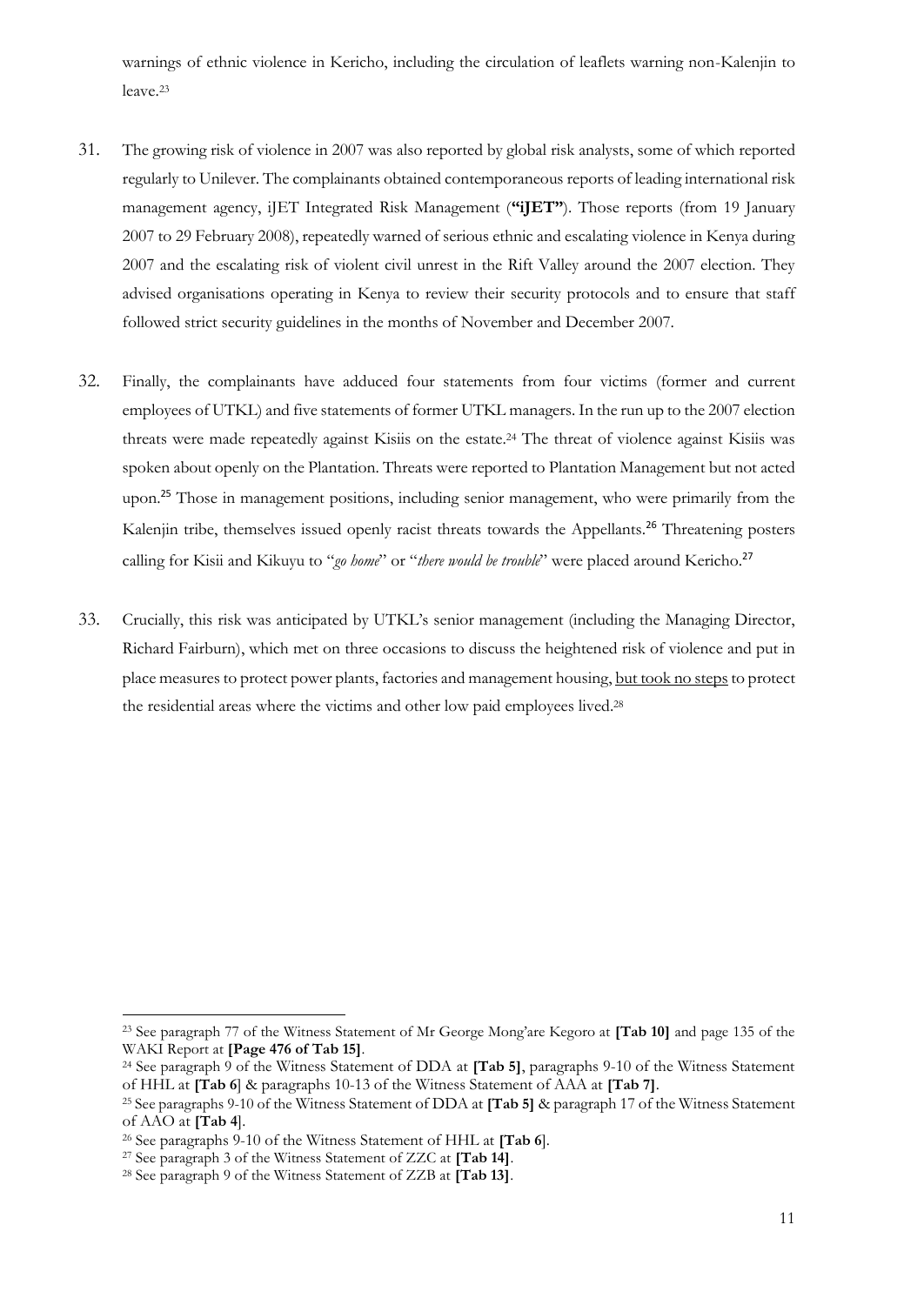#### **C) The Litigation in the English Courts**

- 34. To repeat, the UN Special Procedures are not asked to consider the substance or the merits of the English Courts' interlocutory judgments on jurisdiction. The relevant legal proceedings are summarised to assist with respect to the second issue the UN Special Procedures are asked to determine, namely whether Unilever's actions, and reliance on their corporate structure, to block any prospect of judicial remedy in England (in the knowledge that no judicial remedy was possible in Kenya) represents a distinct breach of Guiding Principles 13, 15, 17, 19, and 22 (read in conjunction with Guiding Principle 26).
- 35. The victims were clear that they could not pursue the litigation in Kenya since it would place them at further risk of victimisation and harassment. As a result, the case was filed in the London High Court in 2015 given the evidence of Unilever' involvement in health and safety and crisis management matters in UTKL. Instead of engaging with the substantive allegations, Unilever sought at each stage to persuade the English courts to decline jurisdiction in favour of the Kenyan courts. This litigation tactic was pursued, the victims understand, in the knowledge that the victims could not pursue the case in Kenya and, indeed, have not done so subsequent to the English court's decision to decline jurisdiction.
- 36. After a hearing in December 2016, the English High Court rejected the majority of Unilever's arguments and held i) that there was cogent evidence that the victims would not get justice in Kenya and that "*there was a real risk*" that they would be exposed to further violence if they sought to do so and ii) that Unilever had "*assumed apparent control of the content and auditing*" of the relevant policies and procedures and therefore arguably was legally responsible for the alleged failures. 29
- 37. However, the judge in the High Court also held that, in her view, the risk of violence was not reasonably foreseeable on the Plantation (pursuant to the test in English tort law) because there had not been similar incidents of large-scale violence on the Plantation in the past. Further, the judge held that it was not foreseeable that law and order would break down generally and that the Kenyan police would fail to protect the victims when it did break down. However, she found (inconsistently) that the violence had been foreseeable in Kenya generally and even in Kericho, the town which borders directly onto the Plantation.
- 38. The victims appealed to the English Court of Appeal on the grounds that the judge was wrong to hold that the specific loss and damage actually suffered by the victims had to be foreseeable, as did the breakdown of law and order with the associated failure of the police to protect the victims. It is sufficient in English law that the risk of violence to the victims, as a class, was real, and that it was one which a reasonable person in the position of Unilever would not ignore. In response, Unilever cross-

<sup>29</sup> See paragraph 103 of the High Court Judgment at **[Tab 18]**.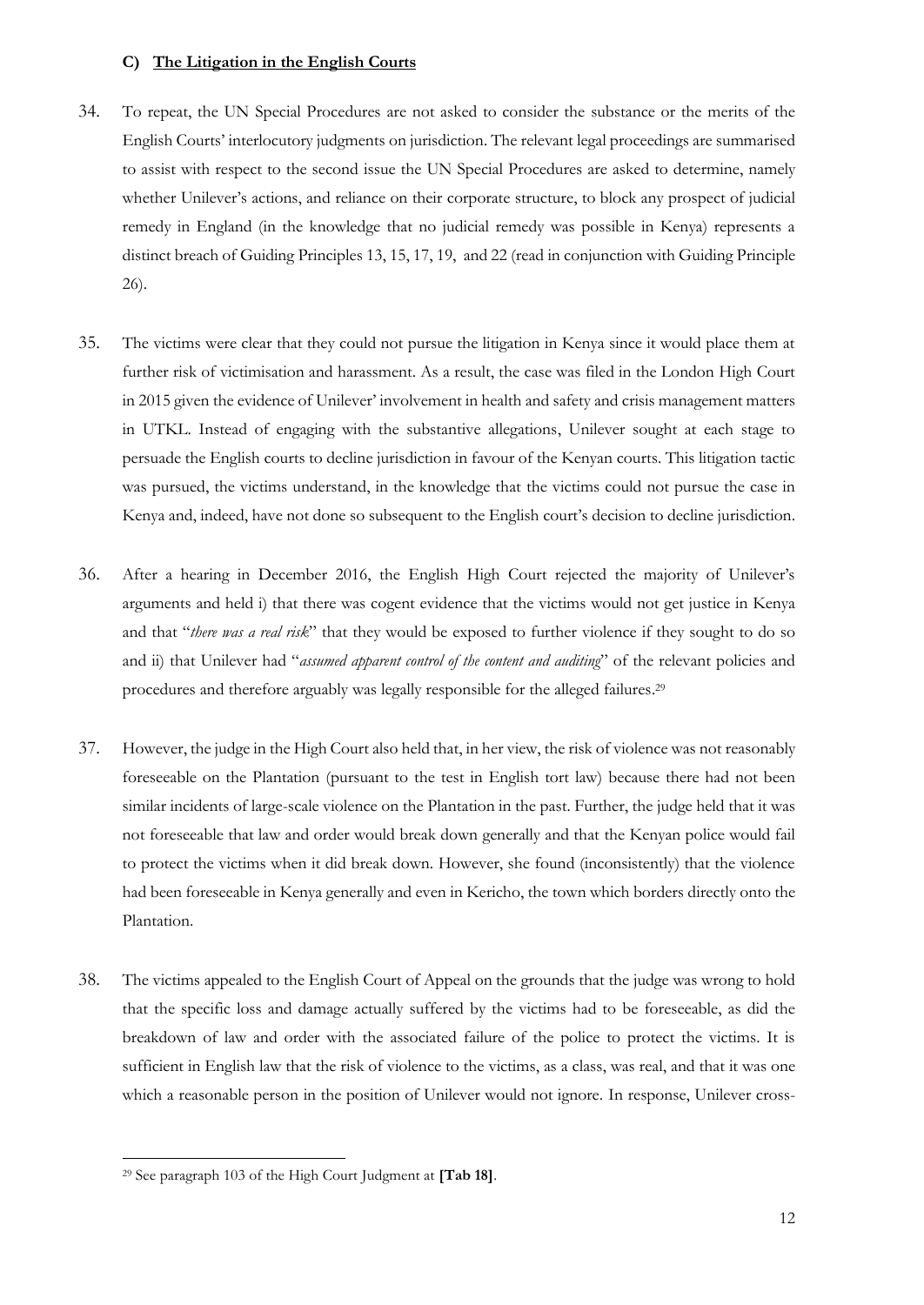appealed the first instance decision that Unilever was arguably legally responsible for any crisis management failings.

- 39. The appeal was heard by the Court of Appeal in April 2018 and the Court gave its judgment in July 2018. The Court of Appeal's judgment did not address the victims' appeal on foreseeability but instead overturned the finding of the High Court on the basis that there was insufficient evidence that Unilever was actively responsible for the alleged crisis management failings of its Kenyan subsidiary. Accordingly, the Court declined jurisdiction.
- 40. The victims appealed to the English Supreme Court on the grounds that the Court of Appeal's approach to the scope of parent company liability was too restrictive and at variance with the Supreme Court's recent decision in *Lungowe & others v Vedanta Resources plc and another* [2019] UKSC 20. However, on 17 July 2019 the Supreme Court refused to grant the victims permission to appeal. The primary reason given by the Supreme Court for rejecting the victims' appeal was not because it raised no issue of law to be considered, but because "*the application does not raise a point of law of general public importance which ought to be considered at this time. The relevant principles have now been clarified in Vedanta.*" <sup>30</sup> In other words, the law had already been clarified in *Vedanta* so, whatever the merits of the appeal, it did not raise a fresh point of law of general public importance which merited consideration by the Supreme Court.
- 41. As a result, the English courts have declined jurisdiction over the substantive case and the only remaining judicial avenue for the victims is the Kenyan courts. As explained below, that is not an option open to the victims and no case has subsequently been filed in the Kenyan courts.

## **Access to Justice**

- 42. From the outset of their case the victims have been clear that there is no prospect of their case proceeding in Kenya without placing them at significant risk of violence and/or intimidation. Specifically, those workers who continue to work on the plantation are at risk of attack from hostile members of the majority tribe which surround the Plantation if it were to become known that they were seeking legal redress.
- 43. In evidence put before the Court, Mr Fergal Gaynor, former legal representative for the victims in the *Kenyatta* case at the International Criminal Court ("**ICC**"), said that he was "…*aware of some efforts before the Kenyan courts to achieve justice for victims of the PEV* (Post Election Violence)" but that he did "*not believe that any of these efforts have so far been successful*" <sup>31</sup> and that the "*question of risk to those who seek to pursue justice*

<sup>30</sup> *Lungowe & others v Vedanta Resources plc and another* [2019] UKSC 20.

<sup>31</sup> See paragraph 35 of the Witness Statement of Fergal Gaynor at **[Tab 16]**.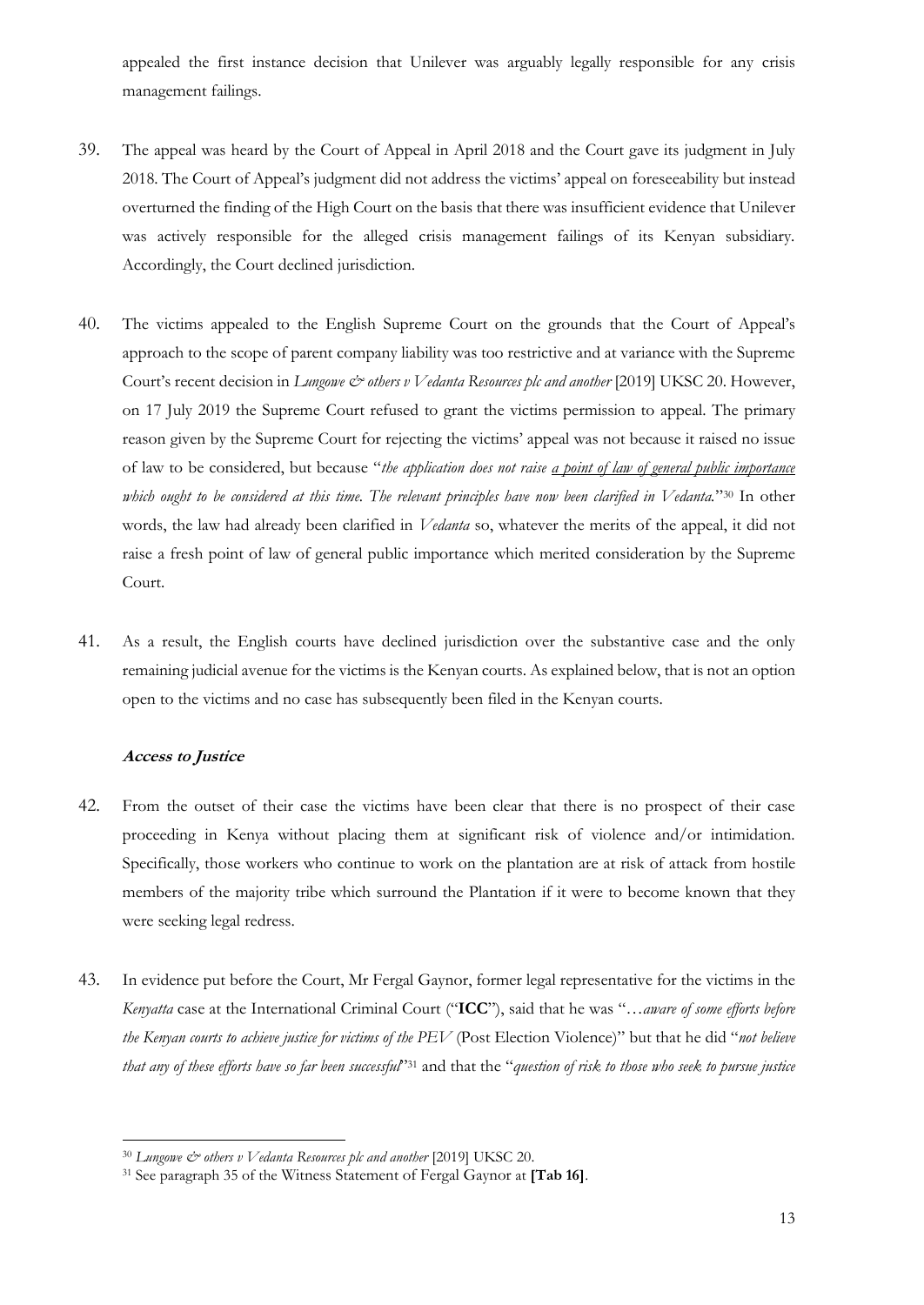*in the Kenyan courts against those responsible for the PEV remains a subject of serious concern*".<sup>32</sup> Mr Gaynor's evidence was consistent with the evidence of Mr Wilfred Nderitu, who was appointed as a legal representative for the victims in the case against William Ruto (the current Deputy President) at the ICC, who states in his evidence that in his experience, victims of the PEV were "*very fearful of violent reprisals*" and that there is a "*climate of fear in Kenya around litigation related to the PEV*."<sup>33</sup>

- 44. The High Court Judge was "*shown much material on this issue*". <sup>34</sup> Having reviewed the evidence in detail, the Judge concluded that there was "*cogent evidence of two linked factors, and that there is a third, which, in combination with the first two, mean that there is a real risk that Cs [the victims] will not get substantial justice in Kenya*."
- 45. The three factors were:
	- i. If the victims litigated this claim in Kenya there was a real risk that, unless anonymity orders were made, they would be exposed to further ethnic violence; but that even if such orders were made, there was no provision and no precedent for a confidentiality club in Kenya.<sup>35</sup> The judge concluded on the evidence before the court that the complainants, who were "*victims of terrible violence*" based on their "*ethnicity and perceived political affiliation*", would be at serious risk of physical harm if the case proceeded in Kenya.
	- ii. There is a continuing problem with judicial corruption in Kenya and a real risk that if anonymity orders were made in any litigation in Kenya, that those orders could be breached or circumvented by persons who "*were prepared to use corruption, and violence or intimidation*" to "*discourage Cs [the victims] from bringing this claim*".<sup>36</sup>
	- iii. There is a real risk that the victims would not be able to afford to bring these claims or fund them via other means within the Kenyan legal system. 37
- 46. Unilever challenged this decision, but the Court of Appeal did not address their arguments or overturn the findings of the High Court.
- 47. The outcome is, therefore, clear. Unilever has succeeded in blocking any prospect of access to judicial remedy, by relying on its corporate structure, in the knowledge that it would be impossible for the case to proceed in Kenya.

<sup>32</sup> See paragraph 36 of the Witness Statement of Fergal Gaynor at **[Tab 16].**

<sup>33</sup> See paragraph 63 of the Expert Report of Ngunjiri Nderitu at **[Tab 17].**

<sup>34</sup> See paragraph 154 of the High Court Judgment at **[Tab 18].**

<sup>35</sup> See paragraph 168 of the High Court Judgment at **[Tab 18].**

<sup>36</sup> See paragraph 169 of the High Court Judgment at **[Tab 18].**

<sup>37</sup> See paragraph 171 of the High Court Judgment at **[Tab 18].**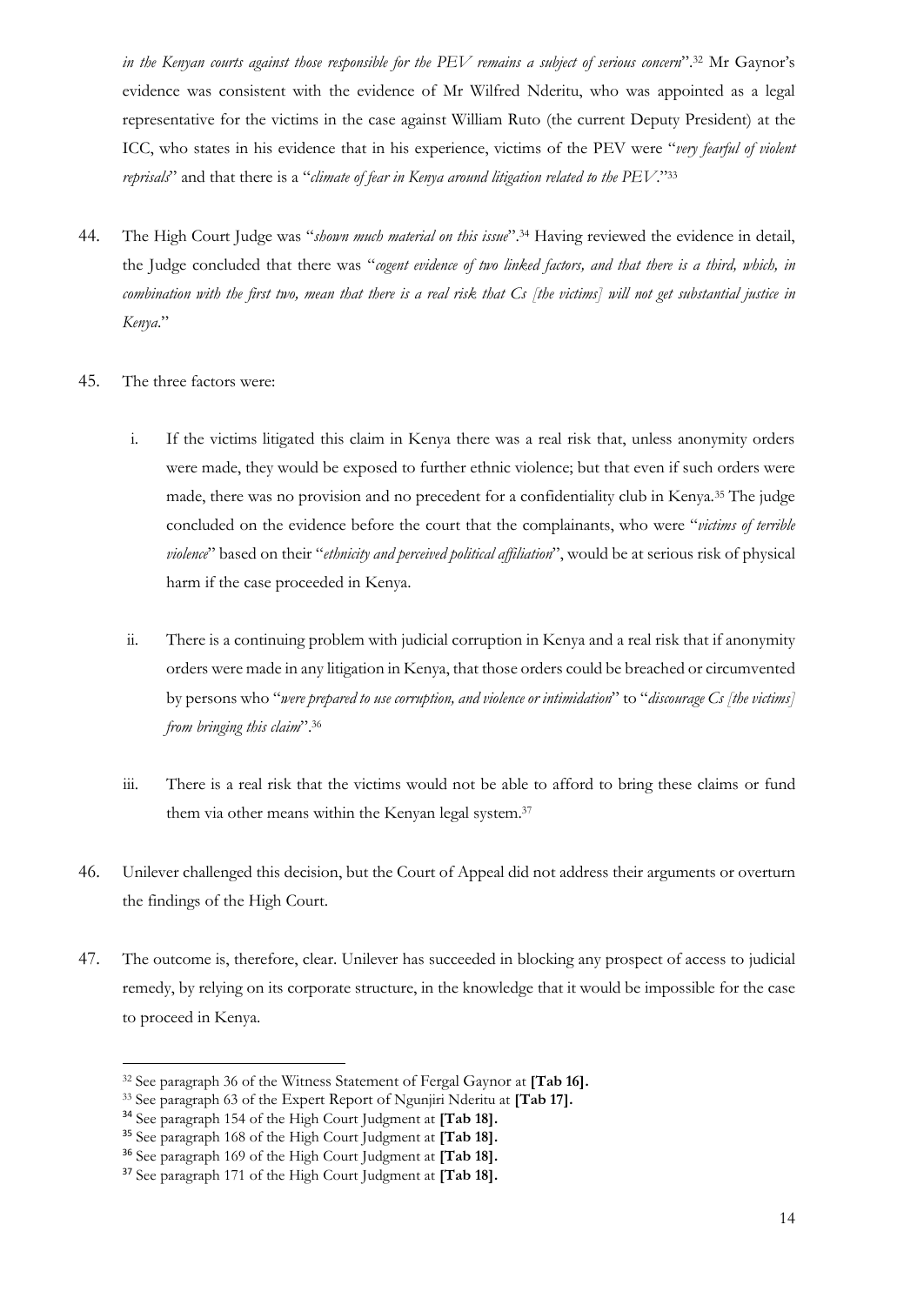# **D) Alleged Breaches of the UNGPs**

- 48. Unilever joined the United Nations Global Compact ("**UNGC**") on 26 July 2000. Principles 1 and 2 of the UNGC provide that "*Businesses should support and respect the protection of internationally proclaimed human rights; and make sure they are not complicit in human rights abuses*."
- 49. Unilever endorsed the UNGPs in 2011 and stated that the "*Guiding Principles provide further conceptual and operational clarity for the two human rights principles championed by the Global Compact*".<sup>38</sup>
- 50. Unilever was the first business enterprise to publish a Human Rights Report in 2015 which used the UNGPs Reporting Framework. Further, Unilever stated: "*We're using the framework provided by the UN Guiding Principles on Business and Human Rights to monitor, influence and improve the business practices of our own operations, as well as those of our suppliers and business partners*." Unilever claims that: "*Respect for human rights is core to our business, and examples of this can be found throughout our Sustainable Living Report*."<sup>39</sup>
- 51. Unilever's "*policy commitment*" to human rights is a matter of public record from which it has gained considerable reputational benefit.<sup>40</sup> Although the UNGPs post-date the events in question, the matters which the UN Special Procedures are asked to consider concern the failure to remediate/block access to remedy after the UNGPs came into effect and after Unilever committed to their implementation.

## **First Breach: Failure to Mitigate and Remediate**

- 52. Guiding Principle 13 of the UNGPs states:
	- *"13. The responsibility to respect human rights requires that business enterprises:* 
		- *(a) Avoid causing or contributing to adverse human rights impacts through their own activities, and address such impacts when they occur;*
		- *(b) Seek to prevent or mitigate adverse human rights impacts that are directly linked to their operations, products or services by their business relationships, even if they have not contributed to those impacts."* (Emphasis added)
- 53. The Commentary to Guiding Principle 13 makes it clear that business enterprises may be involved with adverse human rights impacts either through their own activities or as a result of their business relationships with other parties. Activities can include both "*acts and omissions*" and "…*its "business relationships" are understood to include relationships with business partners, entities in its value chain, and any other non-State or State entity directly linked to its business operations, products or services".*

<sup>38</sup> See https://www.unglobalcompact.org/docs/issues\_doc/human\_rights/Resources/GPs\_GC%20note.pdf.

<sup>39</sup> See https://www.unilever.com/sustainable-living/enhancing-livelihoods/fairness-in-the-workplace/advancing-human-rights-in-our-own-operations/.

<sup>40</sup> For example, in 2018, the **Corporate Human Rights Benchmark** ranked Unilever second in the agricultural products sector and fifth overall. In the **GlobeScan/Sustainability Leaders Report** in 2019 Unilever was awarded the top corporate leadership running for the ninth year running.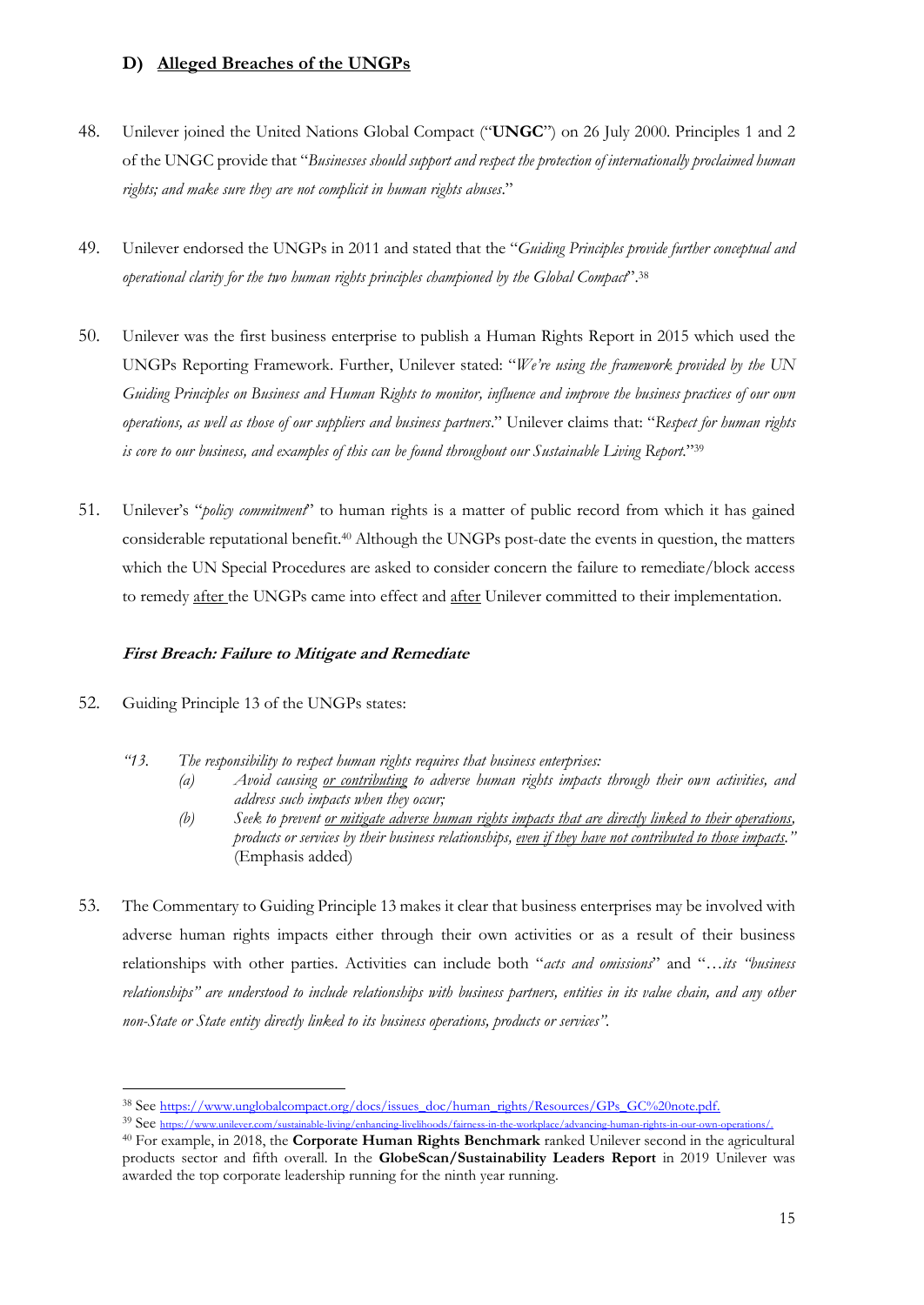54. Further, Guiding Principle 15 of the UNGPs states in clear terms that business enterprises have a responsibility to put in place policies and processes to enable remediation for any human rights impacts to which they contribute:

"*In order to meet their responsibility to respect human rights, business enterprises should have in place policies and processes appropriate to their size and circumstances, including:* 

- *b) A human rights due diligence process to identify, prevent, mitigate and account for how they address their impacts on human rights*;
- *c) Processes to enable the remediation of any adverse human rights impacts they cause or to which they contribute*." (Emphasis added)
- 55. Guiding Principle 19 requires business enterprises to "*take appropriate action*" with respect to human rights impacts. The Commentary states that:

"*Potential impacts should be prevented or mitigated through the horizontal integration of findings across the business enterprise, while actual impacts—those that have already occurred – should be a subject for remediation (*Guiding *Principle 22)*".

- 56. The victims submit that Unilever clearly "*contributed*" to the adverse human rights impacts they suffered in two respects (in addition to the Second Breach below which represents in itself a contribution to an ongoing violation):
	- i. It was Unilever that put the victims in a position of heightened risk. It was Unilever who decided to employ a large migrant workforce who lived in the midst of a hostile tribe and therefore rendered them potential targets of attack at times of unrest. The risk of adverse human rights impacts did not arise in isolation, it arose because of Unilever's employment model. Indeed, UTKL's own Crisis Management Plan 2007 (which was in place at the time) envisaged precisely this type of risk on the Plantation. The plan refers to the risk of "**Country Instability**", "**Riot and Ethnic Clashes**" and "**Armed attack on company property or personnel**" and the need for special arrangements "**if there is a targeted ethnic group***".<sup>41</sup>* In those circumstances, it is not open to Unilever to claim that they were mere innocent bystanders, when they themselves put the victims in a position of risk, the nature of which is expressly acknowledged by their own policies.
	- ii. The victims' account is that not only did Unilever fail to provide them with any adequate assistance prior to, during and after the attacks, but that in fact Unilever responded punitively by immediately stopping their wages for six months, thereby aggravating the situation of the victims. In their public materials Unilever have claimed that they responded with an aid programme but in fact, in all the documents and public announcements that Unilever has produced about these complaints, they have never denied the fact that, in reality, they stopped

*…*

<sup>41</sup> See paragraph 29 above.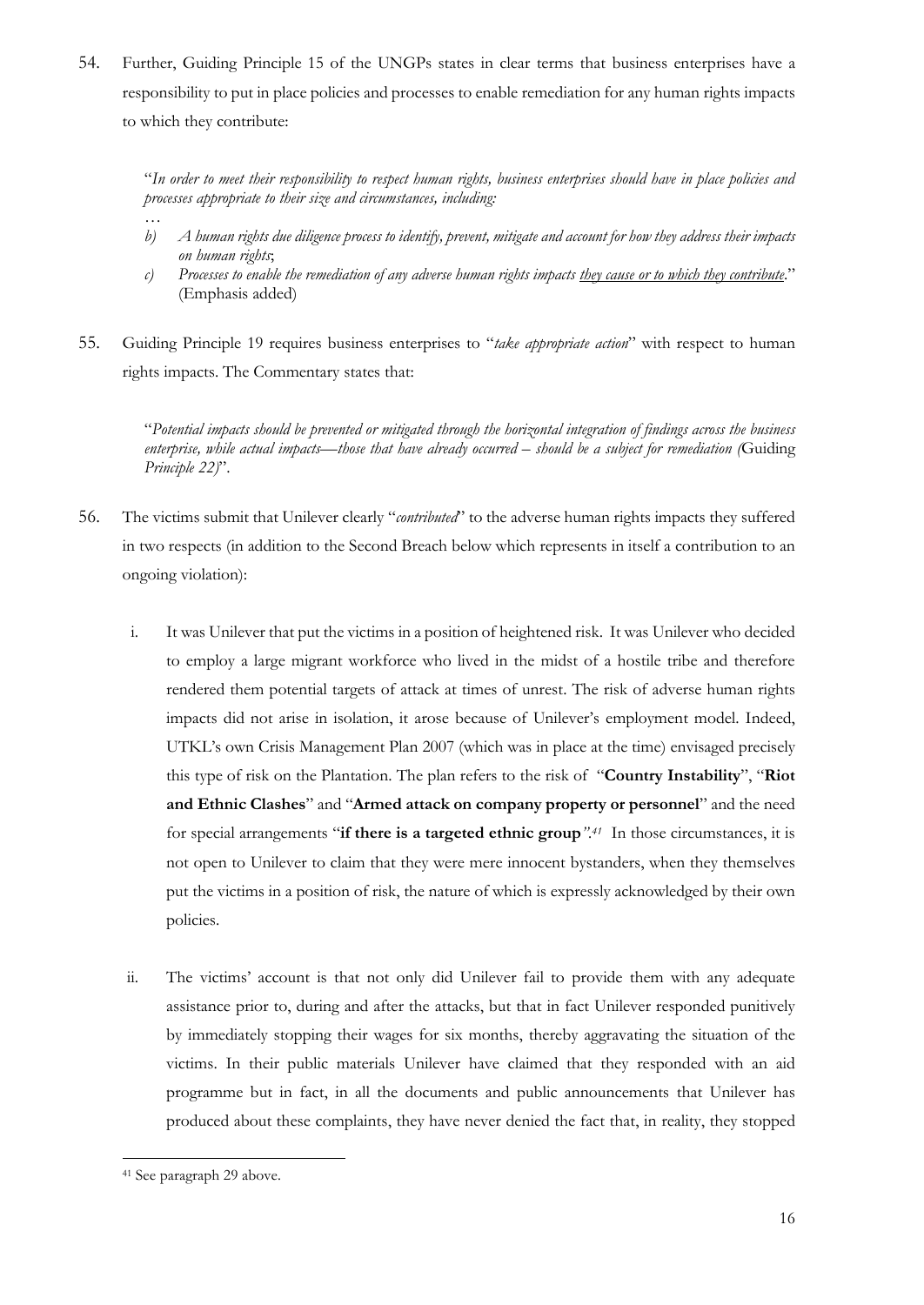the victims' wages. Further, those who did not feel able to return to work to the Plantation did not receive any wages or severance package. No medical assistance or psychiatric assistance was provided by Unilever to those who did not return to the Plantation. The victims lost all their possessions when their properties were looted during the attacks, and even those who returned to work at the Unilever Plantation received a risible level of compensation of  $\text{\emph{f}}80$  each (equivalent to just one month's wages). In those circumstances, Unilever's punitive response to the attacks in fact aggravated and further contributed to the human rights impacts suffered by the victims.

57. Guiding Principle 22 of the UNGPs states that:

*"Where business enterprises identify that they have caused or contributed to adverse impacts they should provide for or cooperate in their remediation through legitimate processes."* (Emphasis added)

- 58. The responsibility to remediate arises in relation to human rights impacts caused or contributed to, even those which have not been foreseen or which business enterprises were unable to prevent. The Commentary on Guiding Principle 22 states: "*Even with the best policies and practices, a business enterprise may cause or contribute to an adverse human rights impact that it has not foreseen or been able to prevent."* The fact that the risks to the victims were highlighted in UTKL's own crisis management plan demonstrates that the risks were clearly understood and articulated. However, irrespective of whether the risks were or could have been "*foreseen*" by Unilever, pursuant to Guiding Principle 22 the responsibility for Unilever to remediate adverse human rights impacts to which they have contributed remains critical. The Commentary to Guiding Principle 22 states that when a business enterprise has caused or contributed to adverse impacts, a business enterprise has "*responsibility to respect human rights requires active engagement in remediation, by itself or in cooperation with other actors*" and "*where crimes are alleged typically [this] will require cooperation with judicial mechanisms*".
- 59. Further and in the alternative, pursuant to Guiding Principle 13 Unilever should seek to prevent or mitigate adverse human rights impacts which are "*directly linked to their operations, products or services by their business relationships, even if they have not contributed to those impacts*." (Emphasis added) The Commentary to Guiding Principle 19 states: "*The more complex the situation and its implications for human rights, the stronger is the case for the enterprise to draw on independent expert advice in deciding how to respond…If the business enterprise has leverage to prevent or mitigate the adverse impact, it should exercise it."* (Emphasis added) On the facts of this complaint, the adverse human rights impacts were plainly "*directly linked to their operations*" and Unilever plainly have leverage over UTKL as the parent company, and yet no attempt has been made at mitigation by Unilever.
- 60. Therefore, in the face of the 218 victims who have specifically sought redress, Unilever has not only refused any form of remediation or mitigation but it has also sought to block any prospect of judicial remedy by hiding behind its corporate structure and the legal separation of the parent company from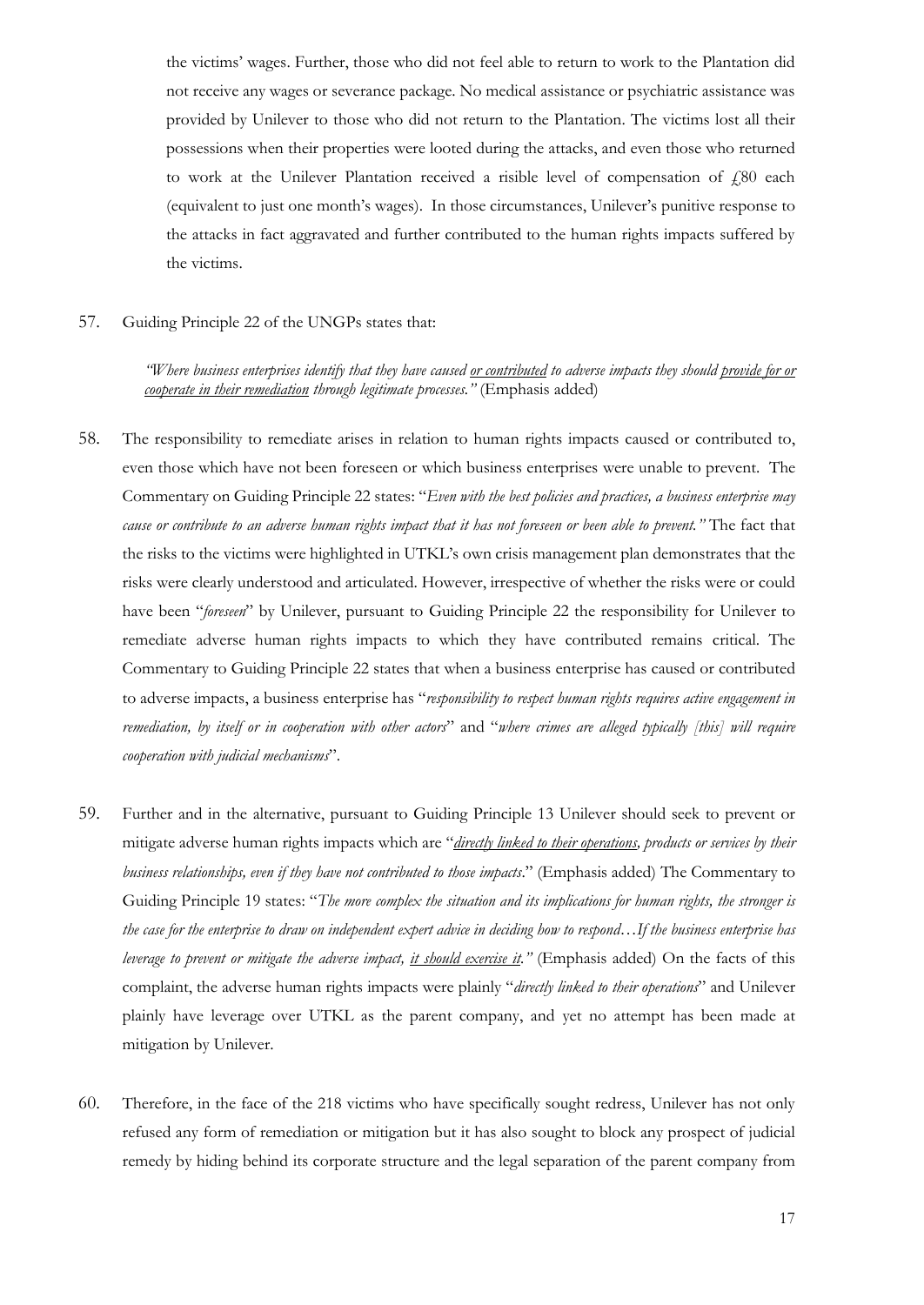its Kenyan subsidiary. While such a tactic may have proved effective in order to evade the jurisdiction of the English courts, it is impermissible in terms of the UNGPs. Unilever as a corporate group is required to remediate all human rights impacts which it has caused or contributed to, even those impacts which were unforeseen and which it was unable to prevent. Taking Unilever's argument at its highest, namely that the risk to the victims could not be foreseen (a contention which the victims flatly reject), the responsibility to remediate remains a central principle of the UNGPs. Unilever has failed to remediate the victims and so has acted in breach of Guiding Principles 13, 15, 19 and 22. As a result, we invite the UN Special Procedures to request that Unilever provide appropriate remediation to the victims in the form of appropriate rehabilitation, compensation and satisfaction for the harm and losses they have suffered. 42

#### **Second Breach: Blocking Access to Judicial Remedy**

- 61. The UNGPs further state that victims of human rights abuses should not be denied access to effective remedy.
- 62. The complainants clearly accept that under the UNGPs Unilever is entitled to a legal defence in the face of allegations of negligence in the context of a civil action. The victims further accept that, in principle, a business enterprise is plainly entitled to contest jurisdiction provided that alternative avenues to judicial remedy remain open to the victims of human rights abuses. However, the victims allege that certain legal defences are incompatible with adherence to the UNGPs. For example, where a business enterprise blocks at an interlocutory stage any prospect of a claim from proceeding in a specific jurisdiction on the basis of corporate structure, in the knowledge that there is no other jurisdiction open to the claimants. Furthermore, Unilever's defence strategy to distance itself from its Kenyan subsidiary contrasts with its public commitments to the UNGPs, which include the responsibility to conduct human rights due diligence, to prevent human rights risks and address human rights impacts of subsidiaries (Guiding Principles 17 – 21).
- 63. This scenario is specifically highlighted in the UNGPs. Guiding Principle 26, which provides that access to effective remedy should not be denied because of "…*the way in which legal responsibility is attributed among members of a corporate group under domestic criminal and civil laws (which) facilitates the avoidance of appropriate accountability*." This is specifically the case "…*where claimants face a denial of justice in a host State and cannot access home State courts regardless of the merits of the claim*…". Whilst Guiding Principle 26 applies to States, it is submitted that it is informative in construing the alleged breaches of Guiding Principles 13, 15, 19 and 22.

<sup>42</sup> Pursuant to the remediation principles set out in **Human rights and transnational corporations and other business enterprises, Note by the Secretary-General,** UN General Assembly (A/72/162), 18 July 2017